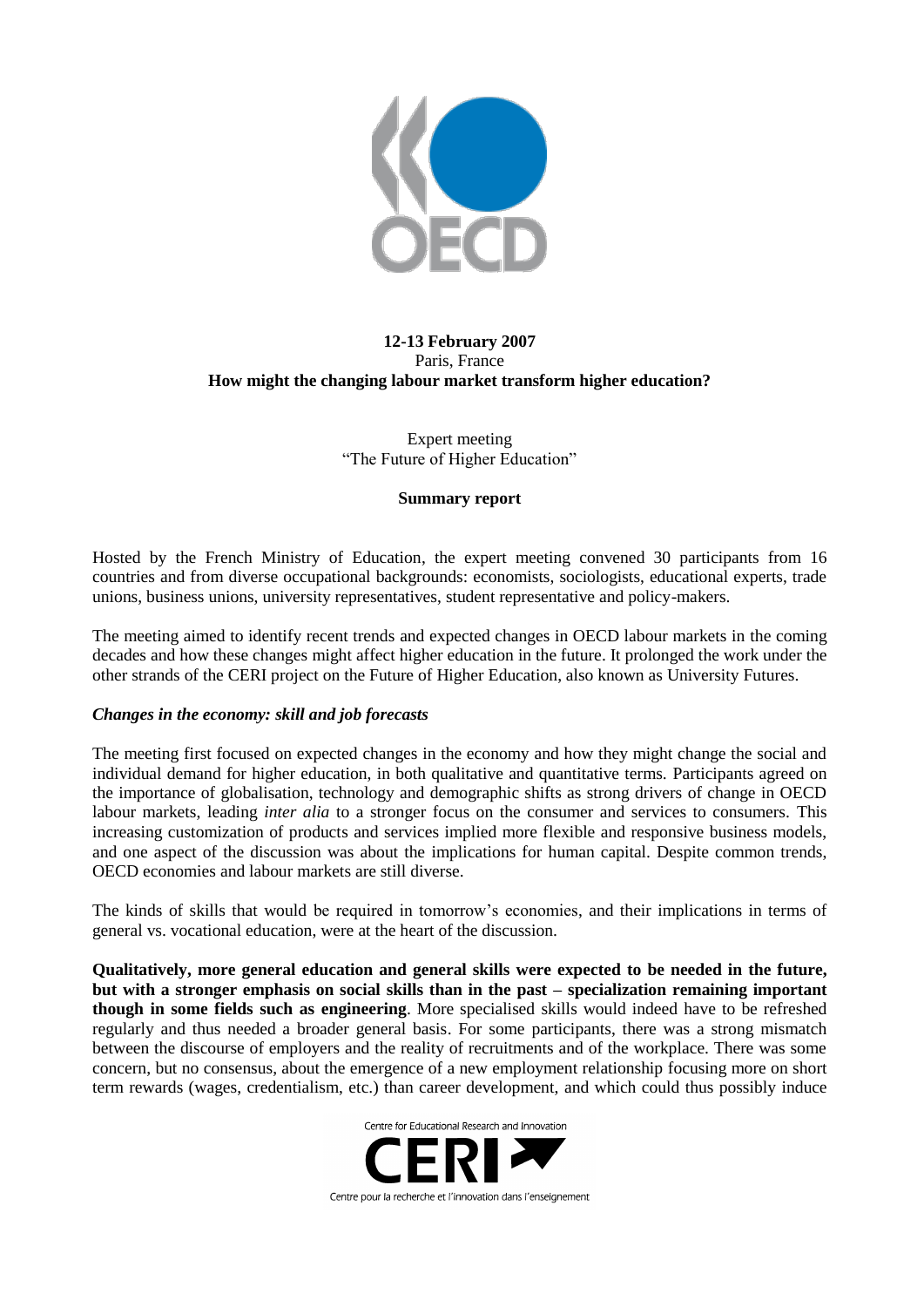less firm-paid training in the future. Some reminded that given their huge financial investment in training employers could hardly be suspected of not being interested in education and training of the workforce.

**Quantitatively, forecasts showed an increasing demand for both low and high skill jobs in the future, although an increase of the general level of skills was generally expected**. Employment prospects would be more difficult for graduates with lower educational attainment, as was shown by the French forecasts where unemployment was forecast to almost disappear for tertiary education graduates and to rocket to about 40% for upper high school graduates. Here it was noted that current statistical economic classifications do not help discuss changes in the economy, no longer match the reality of current economies and aggregate too many different things under the same category (e.g. "services" include many different types of services).

### *Transition of graduates into the labour market: is there a risk of skill mismatches and "overeducation"?*

The meeting then turned to the topic of over-education and whether individuals and governments in OECD countries would need to continue to invest in higher education and get adequate labour market returns for this investment. Two presentations reviewed recent trends in the transition of tertiary education graduates into the labour market in several OECD countries. The conclusion of the discussion was clearly that there was no major transition problem of tertiary graduates into the labour market and that, although they may have decreased in some countries, and may vary depending on the field of study or the reputation of the higher education institution, individual returns to tertiary education graduates were still high compared to upper secondary graduates. This was true in terms of wages, employment and unemployment rates. One explanation was that recent technological progress was biased towards tertiary educated people. This also held true when looking at subjective assessments of former graduates in employment: most of them had found a job relatively quickly, are satisfied with it and find that they use their skills in their job – and thus do not feel over-educated. There were again variations across countries depending on several factors (like their economic growth or the level of their structural unemployment), but no country seemed to have a major problem.

A presentation of returns in France showed that one could look at this issue from different perspectives: while there is still a wage premium for tertiary education graduates compared to upper secondary education graduates in France, recent studies indicate some "over-education" when comparing actual skills of job holders and the required skills for the job (according to an official classification of jobs negotiated between employers and social partners). One question was whether the skills required for certain jobs (or the job contents themselves) no longer match the classification. A decrease of the wage premium over time could also lead to inter-generational equity debates in a broader societal perspective, but could not be seen as an evidence of over-education. So the results did not contradict the former presentations and illustrated sociologic changes that had some relevance in broader social debates – but not really for the question of whether the investment in tertiary education would continue to be worthwhile in the future.

## **In conclusion, it was considered that framing transition problems as "over-education" was misleading, and that possible shortages, or too long transition periods from higher education to labour market, should rather be viewed as "skill mismatches"**.

#### *Responsiveness of tertiary education systems and institutions*

The participants discussed how systems and institutions could be even more responsive to the needs of the labour market (given that higher education institutions had already been very responsive in the past decades). This topic covers a wide range of issues: 1) providing students with the adequate information about the labour market so they can choose appropriate study paths; 2) strengthening the links between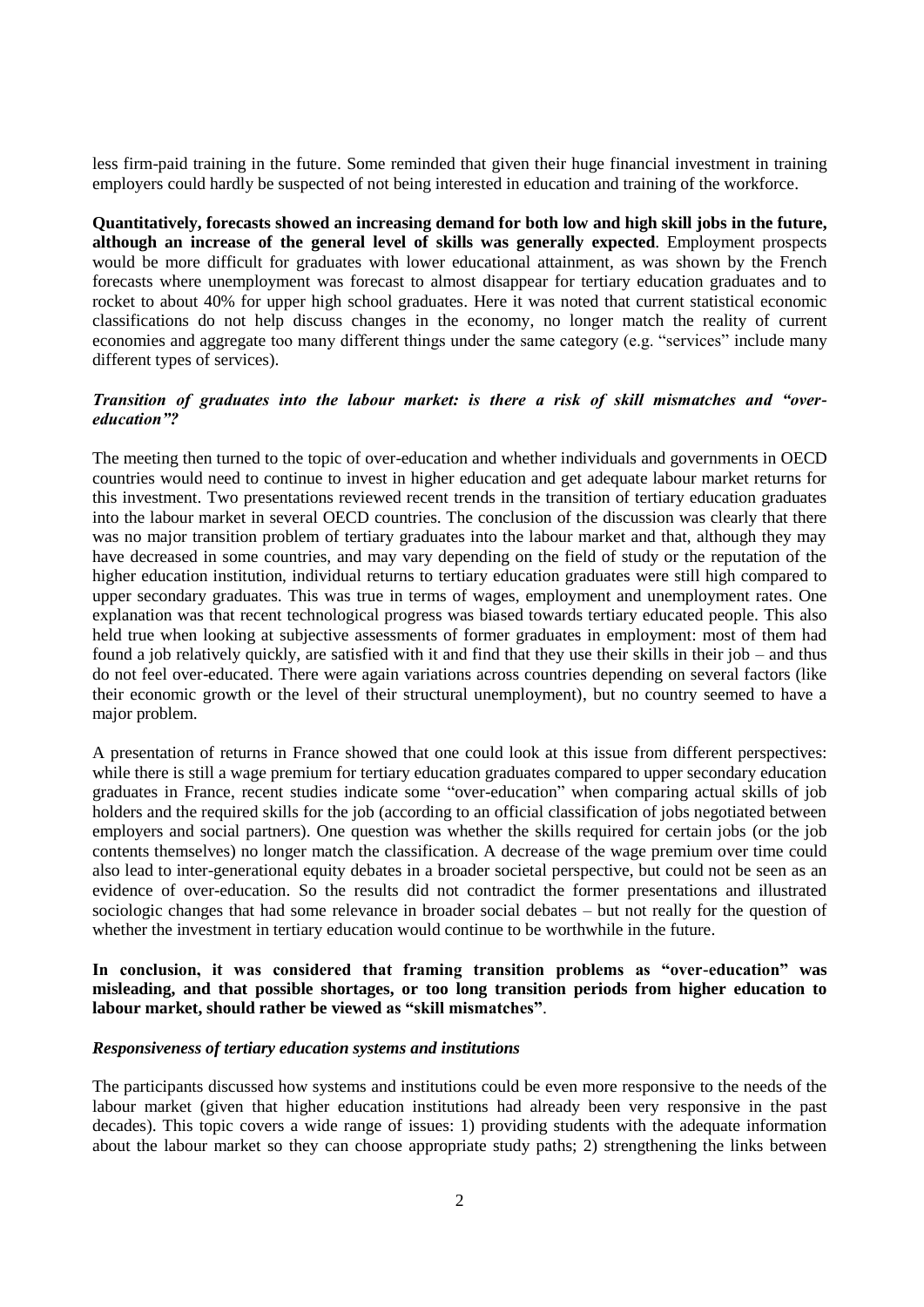higher education institutions and employers through the design of curricula, through alternate work and study periods, etc.; 3) finding the right balance between vocational and general higher education within systems and putting in place the adequate pathways allowing between different types of study; 4) having a system whose governance or characteristics facilitate the responsiveness of higher education institutions to labour market changes.

#### Student information

It was reminded that by their study choices students played a crucial role in the responsiveness of tertiary education to the labour market, as in a sense higher education institutions responded to the students. Although students" perception of labour market opportunities and employer needs do not necessarily match the actual labour market and employer needs, students clearly have labour market outcomes in mind when they make their study choices. Reasons for mismatches could lie in bad information, wrong interpretation of labour market "signals", but also merely to the fact that the labour market (or its perception) may have evolved significantly between the start and end of their studies. One should not forget the time lag between study choice and graduation. It is therefore important to design smooth pathways between educational programmes, allowing students to continue and change easily their study paths if they wish.

### Type of teaching and curricula

One aspect of responsiveness lies in the design of the courses themselves. While there was some discussion about whether employers should be more involved or not in the design of curricula and course content, there was neither evidence nor consensus that this should (or should not) be the case. General education seems to lead to smooth and often smoother transition into the labour market than more vocational courses – which is not very surprising given the hierarchy between vocational and general courses prevailing in most OECD countries. Pedagogy and organization of studies could actually be more important than the course content: a stronger emphasis on teamwork, project-based learning, and application of knowledge could indeed develop the soft skills that seem to be increasingly important in the workplace. Mainstreaming internships or alternate periods of work and study was another possible way forward.

### Systems

How tertiary education systems deal with occupational and professional education as well as, more generally, the labour market orientation of general tertiary education varies significantly across countries. The cases of the Czech Republic, Denmark, Ireland, Korea and the United States illustrated these sharp differences. In most countries, a division of labour between institutions has been put in place and has significantly contributed to the massification of higher education – generally with the introduction of a binary system of universities and vocational institutions but also through the development of professional programmes and degrees in universities (e.g. professional bachelors). Some countries, especially in postcommunist countries, still need to diversify further their system to continue their massification process, especially as universities still have a strong "ivory tower" culture.

In the United States, tertiary education is to a large extent oriented towards professional and occupational education, at 4-year institutions as well as at community colleges. Community colleges are interesting institutions not only because of the role they play in democratizing tertiary education in the US, but also because of their high responsiveness to the needs of employers and adult learners. While one explanation of the high responsiveness of community colleges to labour market could lie in the financial incentives of enrolling more students (as they get publicly funding according to their enrolments), similar incentives have not worked to the same extent in other countries. Culture and perceived mission might thus be possible explanations, especially as community colleges themselves have very different levels of connections with employers across the US. In Denmark, an interesting feature of responsiveness is the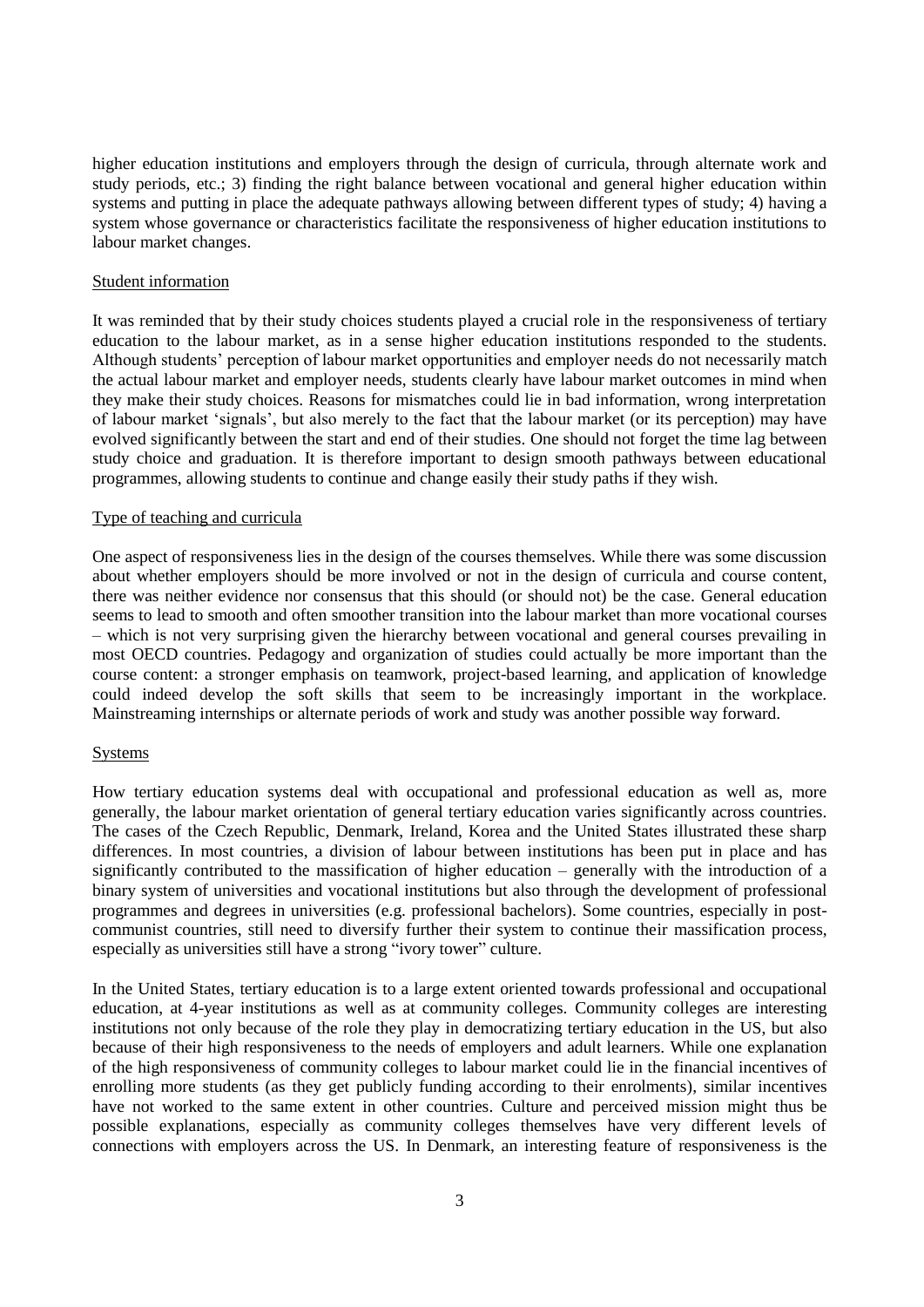institutionalized dialogue between employers and higher education institutions. In other countries, labour market forecasting or planning is used as a tool to inform students and institutions (rather than as a tool to predict with accuracy what the labour market will really be in the future). In Ireland, planning has been an effective tool. In France, where professional programmes have been strongly encouraged over the past 40 years, labour market forecasts have had difficulties to reach students and study and career guidance has become an important issue, currently tackled with the development of a student information portal.

While the design of tertiary education systems probably played some role in their responsiveness to the labour market, it was not clear whether this responsiveness could be traced back to the diversity within the systems. In some cases, skill mismatches (or high graduate unemployment) have disappeared without any change in the system, just because of a boom in the economy.

One difficulty to think of the responsiveness in terms of system characteristics is that the diversity of tertiary education systems is very difficult to capture with an international comparative approach. The ISCED classification and thus international data do not say anything about institution types and horizontal stratifications: given this limit, institutions might not be the right channel to approach these issues and focusing on the learners and their cumulative learning might be more appropriate in an international context.

In the case of Europe, one question was how the new degree structure introduced by the Bologna process would affect systems and their diversity in the future. In some countries, an academic drift of vocational higher education institutions was observed in recent years. Another question was also how this new structure would change students' behaviour.

## Lifelong learning

Lifelong learning was rarely mentioned in the discussion, and the group discussed why this has not become rooted in higher education. In some countries, such as the United States, the supply was clearly there, with evening, week-end and distance courses designed for working adults – but lifelong learning still remained marginal within higher education. For adults, the major barrier to lifelong learning is their foregone earning. Whether and why lifelong learning should take place within the tertiary education sector rather than within firms and specialized "continuing education" sectors, as it is the case in most countries, was not clear either: most people enrol in tertiary education for their initial education only, but this does not mean that they are not trained afterwards outside the tertiary education sector. This raises an equity issue though as the more educated people are also the most likely to get further training and adequate supply for those who were less privileged is under-developed.

### *Scenarios*

The group then split in two groups for a very short scenario building exercise on the possible futures relationships between higher education and the labour market.

One group organized its discussion around **labour market** and **production characteristic**s: its chose a possibility space according the following dimensions: percentage of stable jobs (related to specific skills) vs. percentage of temporary jobs (related to general skills) on one hand; customised production (related to more versatile workers needed) vs. mass production (more specialized workers needed). The scenarios then speculated on what type of education (general or vocational) would be the most needed, and what incentives individuals and firms would have to invest in their training. A further elaboration of the reflection has been developed by Marino Regini and can be found as a separate paper on the CERI website.